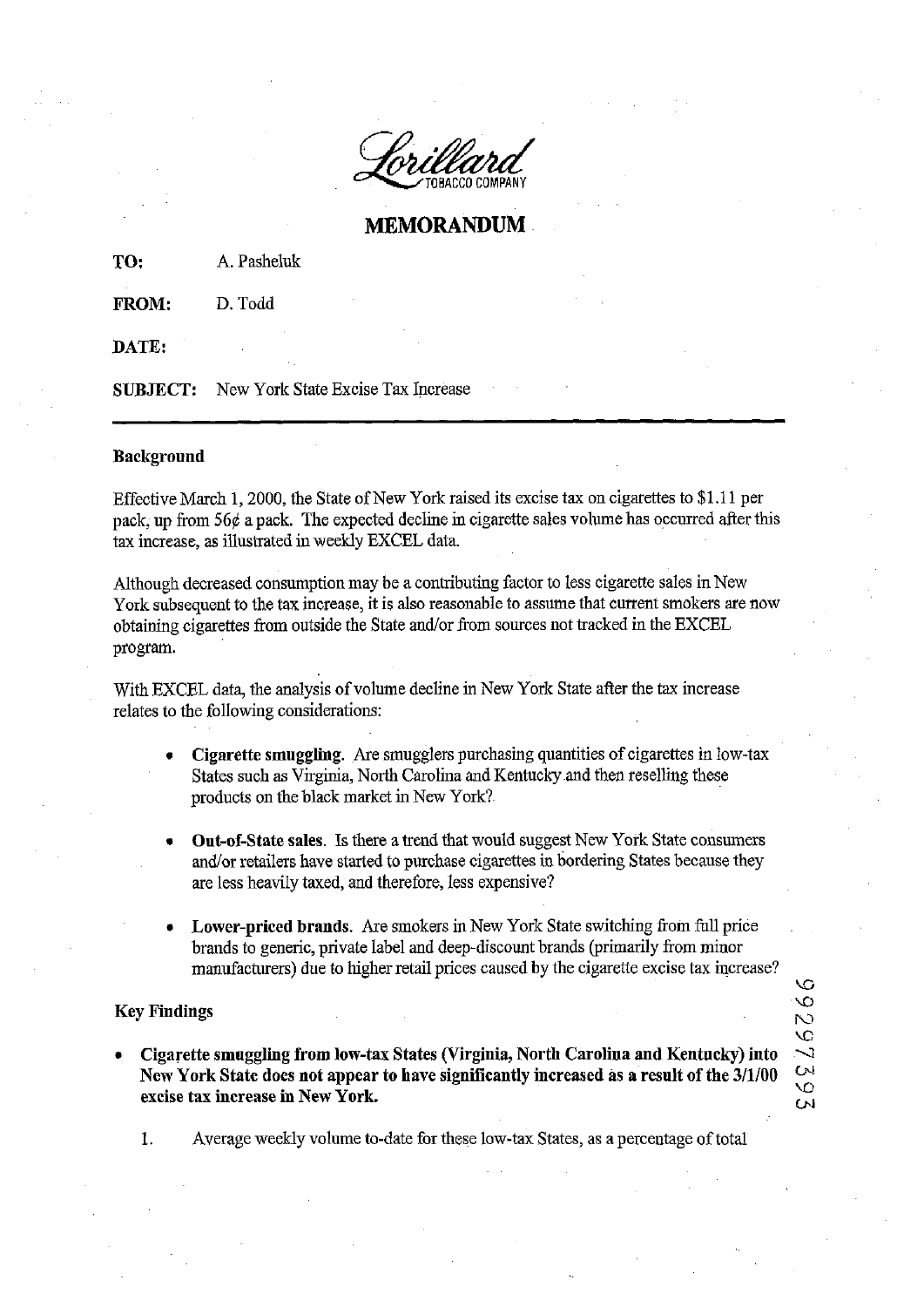- 2. U.S. volume, is almost identical to 1999 weekly average volume. This would indicate quantities of cigarettes are not being purchased in VA, NC and KY for sale in New York State (or other places).
- 3. Average weekly volume in New York State, as a percentage of total U.S. volume, has decreased significantly since March 1<sup>st</sup>. This is not unusual given the inventory loading that occured prior to the tax hike. As with other States like California, a period of inventory burn-off usually follows a major tax increase.
- 4. It is too soon to determine the sales volume trend inNew York State after the tax increase, because only 5 weeks of EXCEL data are currently available.
- **It appears that cigarette sales in the States bordering New York State have not increased as a result of New York consumers seeking lower prices across state lines.** 
	- 1. Of the five States (NJ, PA, CT, MA and VT) bordering New York, only Vermont has shown an increase in EXCEL volume compared to YAG, since the tax rate increase was implemented in NY.
	- 2. In these five bordering States, a total of ten Lorillard Sales Divisions closest to the NY border were analyzed to see if their volume had increased significantly. Again, EXCEL data suggests New York consumers are not crossing state lines to purchase quantities of cigarettes at lower prices.
- **It appears private label brands and deep-discount brands are growing at a faster rate than full-price and generics.** 
	- 1. For total U.S., New York State and the 5 bordering State's, deep-discount volume has grown both before and after the tax increase on 3/1/00 when compared to the same period YAG.
	- 2. In some of these same markets, private labels brands (especially from Liggett) have also had substantial volume growth compared to YAG.
	- **3.** This would suggest consumers are driven by retail pricing, **and** full-price and generics brands are losing share and volume to private label brands and deep-discount brands.

## **Conclusions**

- EXCEL volume data show a significant decline in New York State's volume after the 3/1/00 tax increase was implemented. However, it is doubtful this decline is totally attributable to black market sales of smuggled cigarettes nor to New York consumers and retailers purchasing cigarettes across state lines.
- It is reasonable to expect a volume decline in New York State caused in part by a burn-off period resulting fiom inventory loading prior to the tax increase.

 $\circ$ 16266 Ō. ۱Ó.  $\overline{4}$